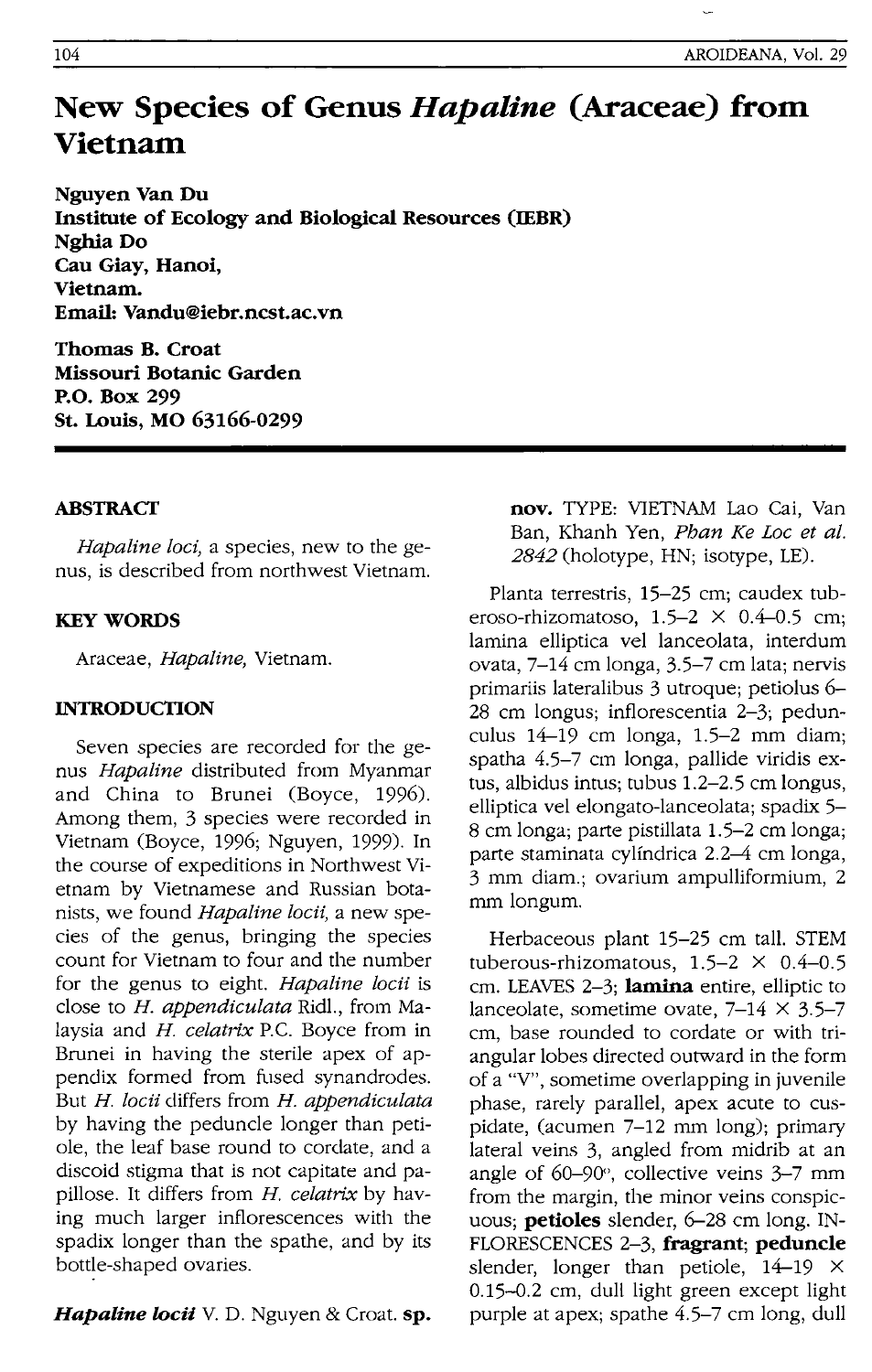

Figs. 1-4. Hapaline locii V. D. Nguyen & Croat. 1. Habit; 2. Inflorescence; 3. Left hand inflorescence: spathe split to show female portion. Right hand inflorescence and Fig. 4. unopened spathes male portion protruding. (Photo: N. V. Du & Averyanov).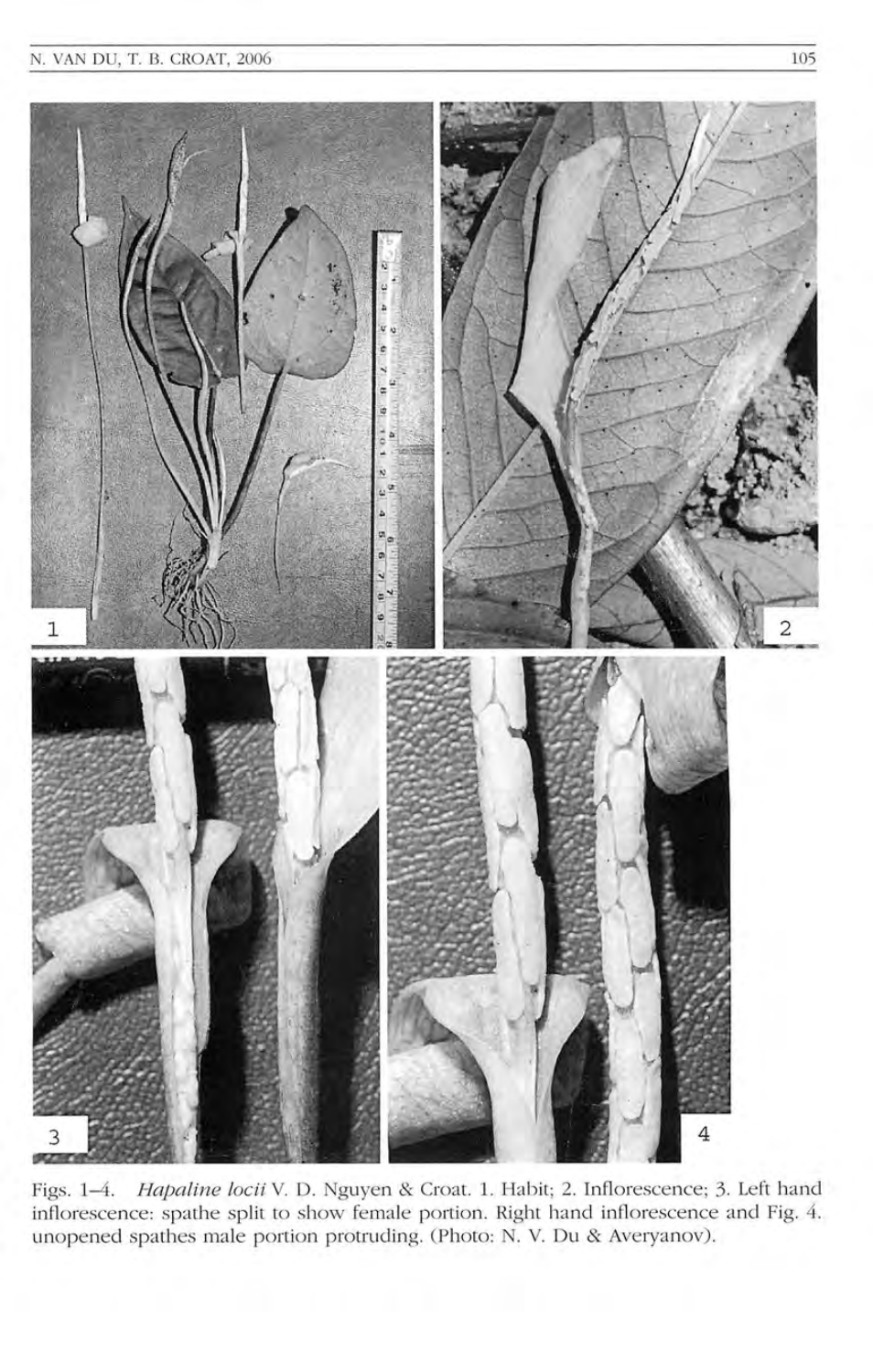

Hapaline locii V. D. Nguyen & Croat. 1. Habit; 1'. Leaf in detail; 2. Inflorescence; Fig. 5. 3. Synandrode; 4. Ovary.